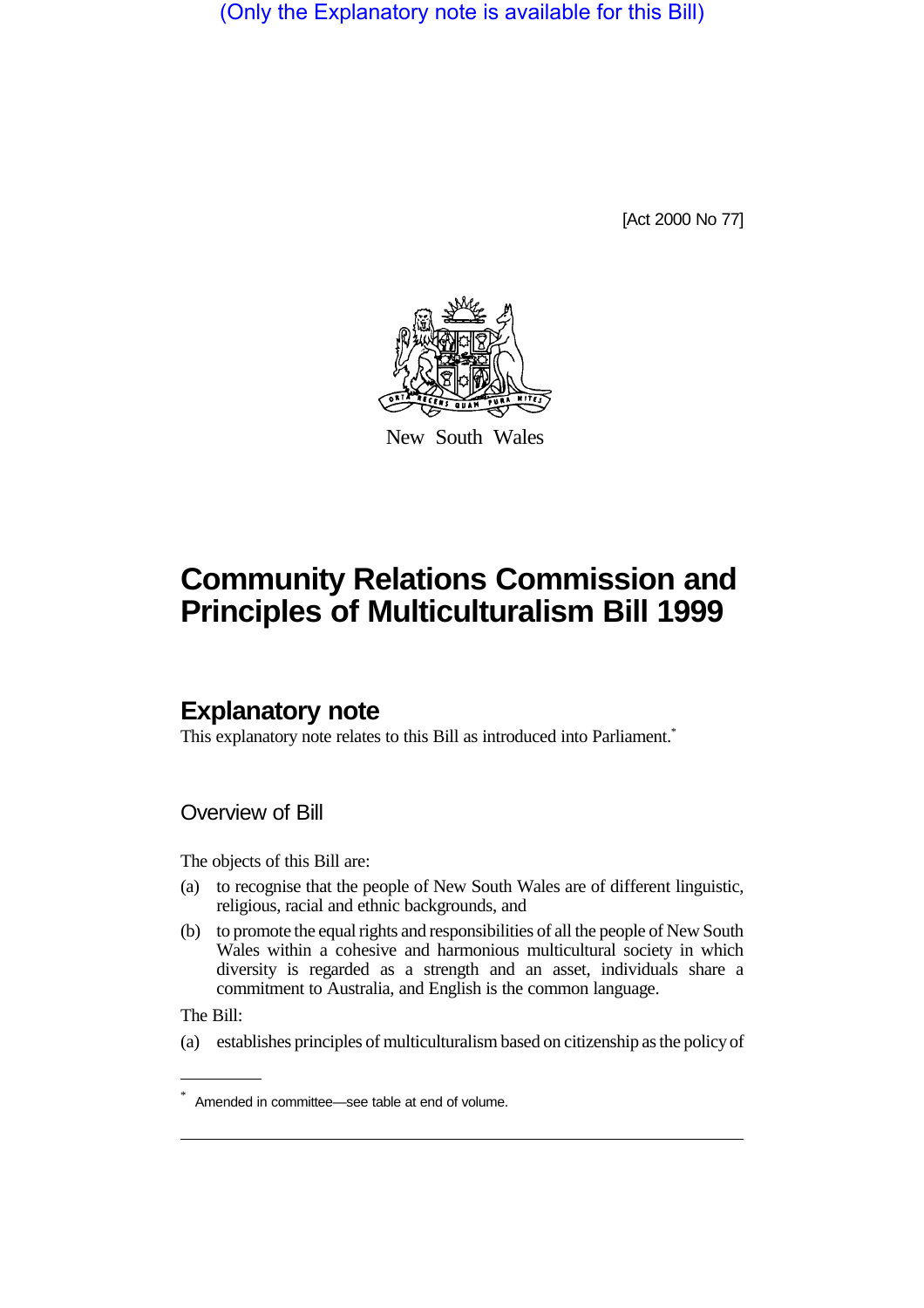Explanatory note

the State (previously the principles of cultural diversity), including the recognition of the importance of shared values within a democratic framework and an overarching and unifying commitment to Australia, its interests and future, and

- (b) replaces the Ethnic Affairs Commission with a Community Relations Commission and provides for its objectives and functions, and
- (c) makes changes to the membership and procedure of the Commission, including reducing the size of the Commission from 15 commissioners to not more than 9 commissioners and providing for the appointment of either a fulltime or part-time Chairperson, and
- (d) makes provision for the appointment of regional advisory councils, and
- (e) retains other provisions that currently apply to the Ethnic Affairs Commission.

The Bill replaces the *Ethnic Affairs Commission Act 1979*.

Outline of provisions

## **Part 1 Preliminary**

**Clause 1** sets out the name (also called the short title) of the proposed Act.

**Clause 2** provides for the commencement of the proposed Act on a day or days to be appointed by proclamation.

**Clause 3** continues the following principles (to be called *the principles of multiculturalism*) as the policy of the State:

(a) **Principle 1**

All individuals in New South Wales should have the greatest possible opportunity to contribute to, and participate in, all aspects of public life.

(b) **Principle 2**

All individuals and public institutions should respect and make provision for the culture, language and religion of others within an Australian legal and institutional framework where English is the common language.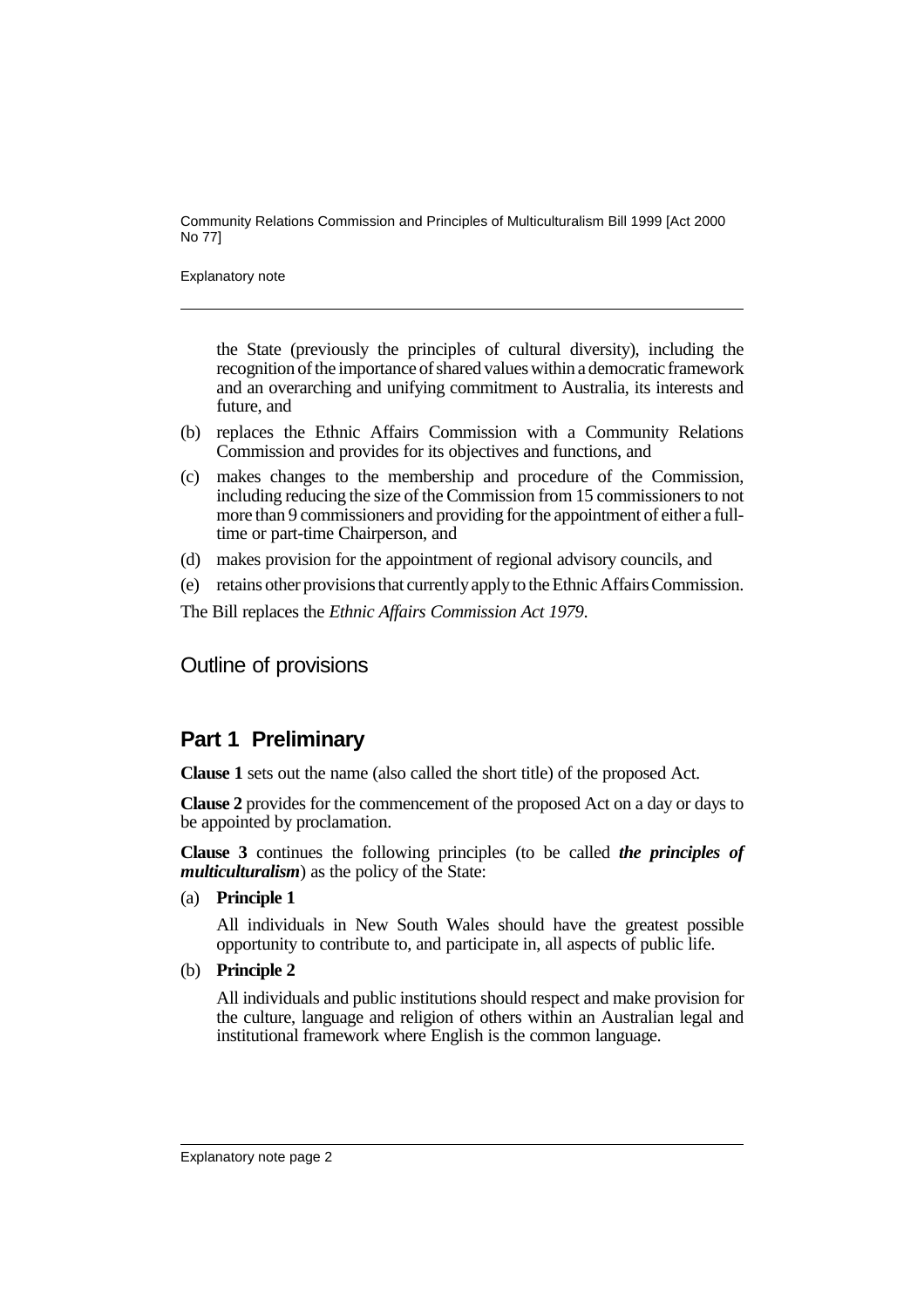Explanatory note

#### (c) **Principle 3**

All individuals should have the greatest possible opportunity to make use of and participate in relevant activities and programs provided or administered by the Government of New South Wales.

#### (d) **Principle 4**

All public institutions of New South Wales should recognise the linguistic and cultural assets in the population of New South Wales as a valuable resource and promote this resource to maximise the development of the State.

The clause recognises that those principles are based on citizenship, namely, the rights and responsibilities of all people in a multicultural society in which there is a recognition of the importance of shared values within a democratic framework governed by the rule of law, and an overarching and unifying commitment to Australia, its interests and future. Accordingly, for that purpose, citizenship is not limited to formal Australian citizenship.

**Clause 4** defines terms and expressions used in the proposed Act.

**Clause 5** provides that notes in the proposed Act are not part of the Act.

# **Part 2 Constitution of Commission**

**Clause 6** constitutes the Community Relations Commission of New South Wales as a corporation that represents the Crown and is subject to Ministerial control.

**Clause 7** provides for the membership and procedure of the Commission. The Commission is to consist of not more than 9 commissioners. One of the commissioners is to be either a full-time or a part-time Chairperson.

**Clause 8** provides that a full-time Chairperson is the chief executive officer holding office under Part 2 of the *Public Sector Management Act 1988*. If there is no full-time Chairperson, one of the part-time commissioners is to be appointed as Chairperson.

**Clause 9** provides for the employment of public service staff to assist the Commission.

**Clause 10** authorises the Commission to appoint regional advisory councils for regional areas of the State. The councils are to comprise representatives of relevant local or regional agencies, community organisations or individuals and a commissioner (who is to be the chairperson of the council).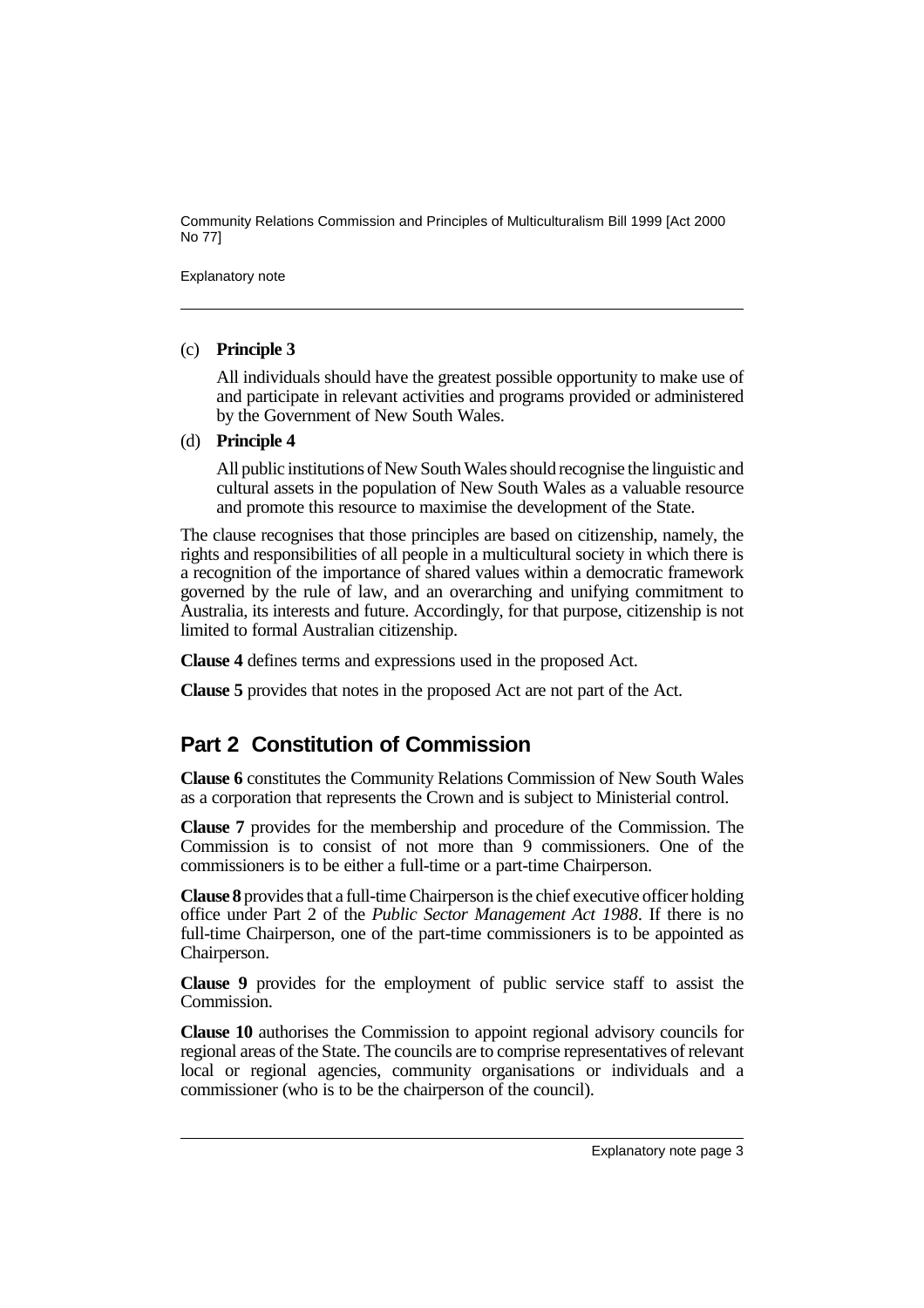Explanatory note

**Clause 11** authorises the Commission to establish standing or special committees.

## **Part 3 Objectives and functions of Commission**

**Clause 12** sets out the objectives of the Commission.

**Clause 13** sets out the functions of the Commission. The functions include:

- (a) consultation with people and groups with respect to its objectives, and
- (b) providing advice, recommendations and reports to the Minister on matters relating to its objectives (including in relation to the allocation of relevant government funding), and
- (c) facilitating co-operative arrangements involving governmental, business, educational and community groups or bodies to promote its objectives, and
- (d) entering into agreements with public authorities in connection with their functions to promote the objectives of the Commission, and assisting and assessing the effectiveness of public authorities in observing the principles of multiculturalism in the conduct of their affairs, and
- (e) providing interpreter or other services approved by the Minister, and
- (f) encouraging eligible people to become Australian citizens, and
- (g) advising and making recommendations to the Anti-Discrimination Board on matters relating to discrimination and racial vilification.

**Clause 14** requires the Commission to present an annual report to Parliament on the state of community relations in New South Wales, including an assessment of the effectiveness of public authorities in observing the principles of multiculturalism in the conduct of their affairs.

**Clause 15** requires public authorities to assist the Commission in connection with any investigation conducted by the Commission.

**Clause 16** enables the Commission to delegate its functions to the Chairperson.

### **Part 4 Miscellaneous**

**Clause 17** provides that the proposed Act binds the Crown.

**Clause 18** deals with the financial year of the Commission.

**Clause 19** enables the Commission to recover unpaid charges as debts.